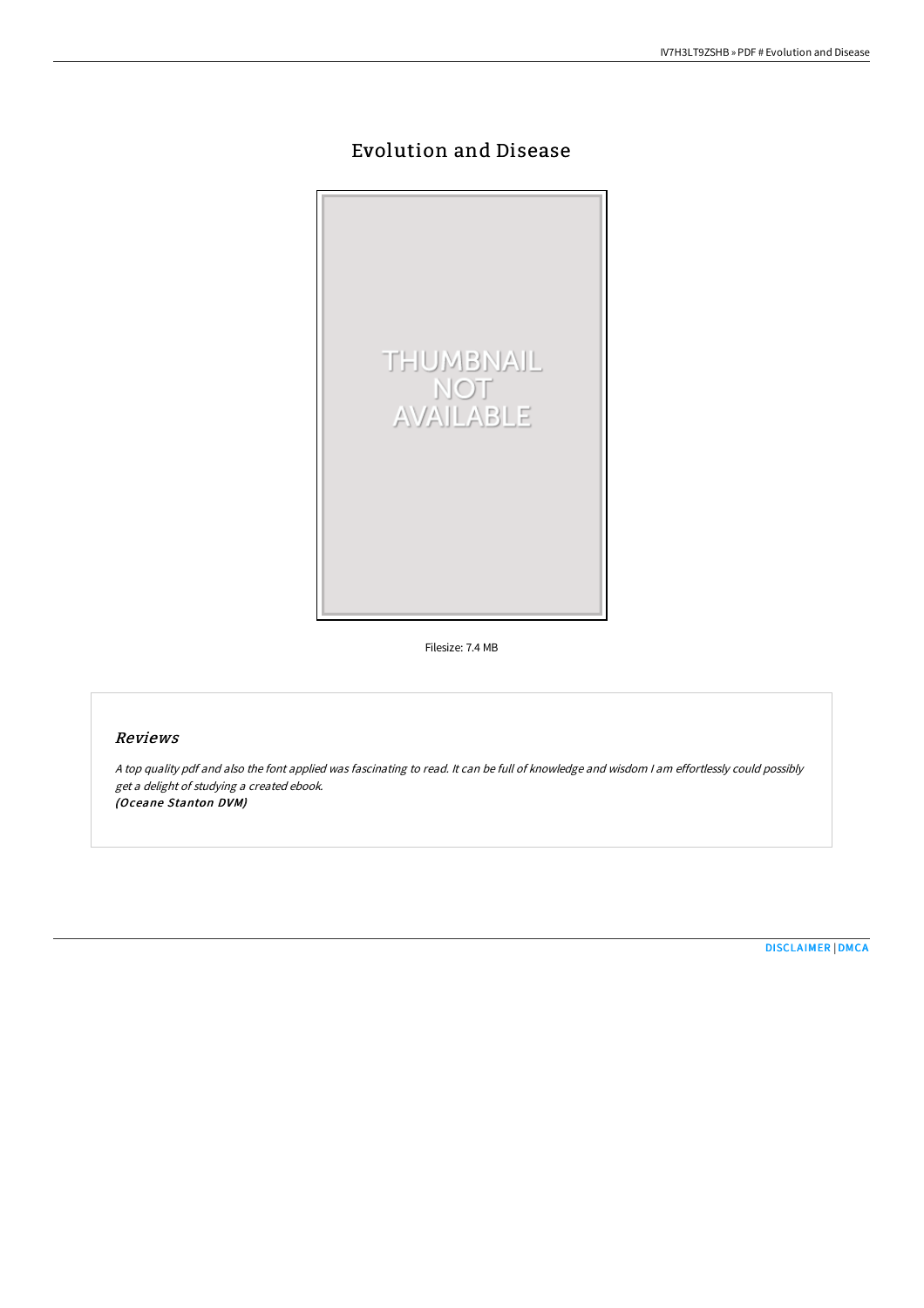## EVOLUTION AND DISEASE



To get Evolution and Disease eBook, make sure you click the hyperlink beneath and download the document or gain access to other information that are in conjuction with EVOLUTION AND DISEASE book.

RareBooksClub. Paperback. Book Condition: New. This item is printed on demand. Paperback. 34 pages. Original publisher: Washington, D. C. : U. S. Environmental Protection Agency, Office of Solid Waste and Emergency Response, Technology Innovation Office, 1998. OCLC Number: (OCoLC)41556076 Subject: Contaminated sediments -- United States. Excerpt: . . . some of the most contaminated up to 2000 micrograms per gram (g g ) of PAHs , the high-molecular-weight PAHs degraded just as quickly as the low-molecular-weight PAHs. The 1992 chemical injection in Dofasco Boatslip was fairly successful at degrading some organic compounds - for example, 80 of the toluene and 86 of the ethylbenzene - but there were problems with the PAH degradation. Only 15 of the PAHs were degraded in the 1992 chemical injection, and naphthalene concentrations increased by 195 . However, since the naphthalene is the intermediate compound during the biodegradation process, its concentration decreased below the original pretreatment levels during the 1993 injections. AHer the 1993 injections, the total petroleum hydrocarbons ( TPHs ) were reduced by about 57 and, in the flat areas, the total PAHs were reduced by about 48 . Monitoring during all the injections indicated that both the release of volatile organics and the resuspension of sediments were minimal and not of concern. Nearly all of the free hydrogen sulfide was degraded, but the acid volatile sulfides appeared to be resistant to oxidation by calcium nitrate (Murphy, 1995b). The treatment efficiency was less in areas with steep slopes and areas with logs because the injection equipment tended to jump or slip in these areas. Although the injection equipment shuddered when it hit a log, it was not damaged and treatment was not delayed. When the chemical injection was performed, diffusion of nitrate into deeper sediments caused methane to be released to...

R Read [Evolution](http://albedo.media/evolution-and-disease.html) and Disease Online  $\blacksquare$ [Download](http://albedo.media/evolution-and-disease.html) PDF Evolution and Disease